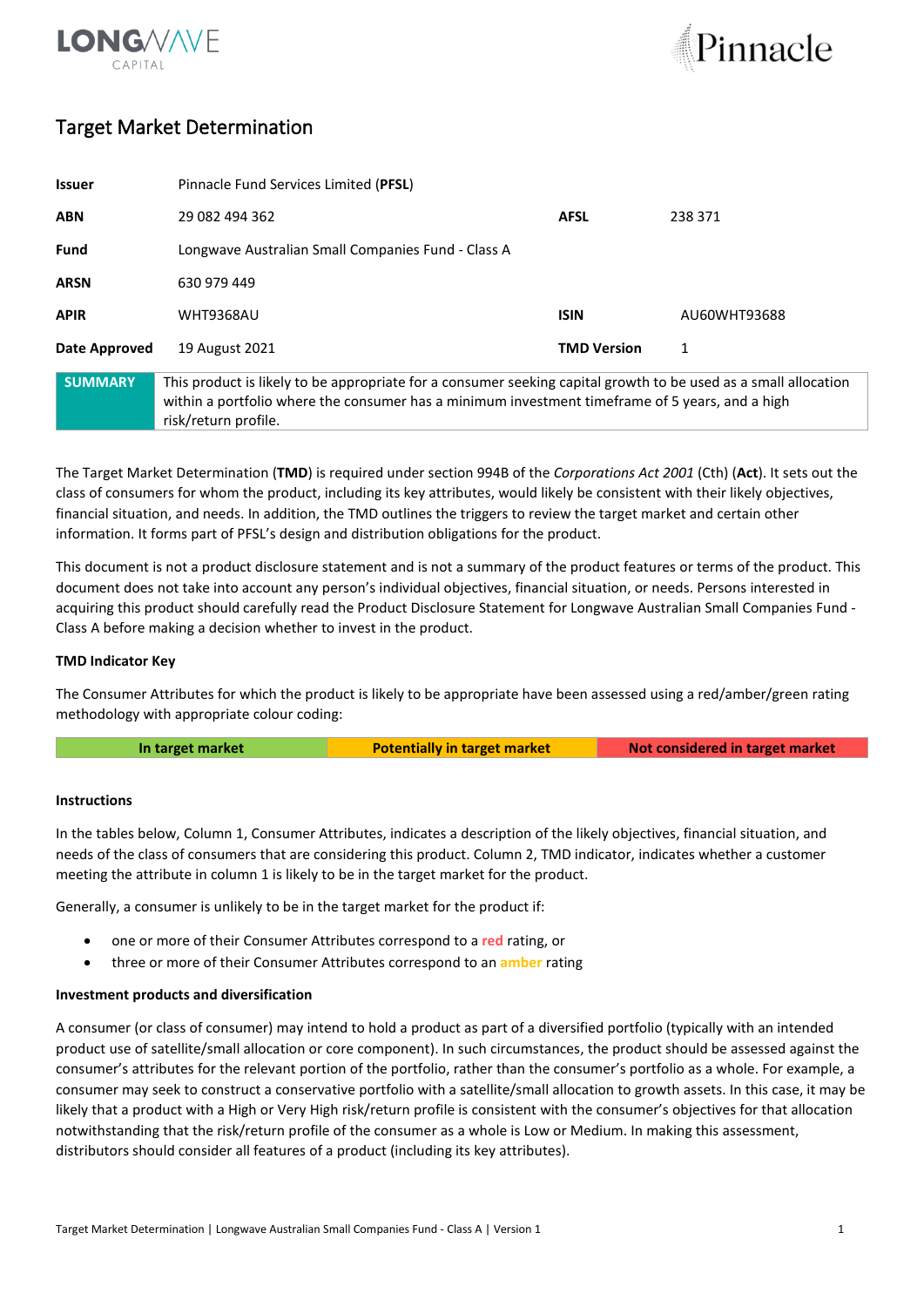

Pinnacle

| <b>CONSUMER ATTRIBUTES</b>                                | <b>TMD INDICATOR</b> | <b>PRODUCT DESCRIPTION (INCLUDING KEY ATTRIBUTES)</b>         |  |
|-----------------------------------------------------------|----------------------|---------------------------------------------------------------|--|
| Consumer's investment objective                           |                      |                                                               |  |
| Capital Growth                                            |                      | The Fund aims to outperform the Benchmark over the long       |  |
| <b>Capital Preservation</b>                               |                      | term.                                                         |  |
| Capital Guaranteed                                        |                      |                                                               |  |
| Regular Income                                            |                      |                                                               |  |
| Consumer's intended product use                           |                      |                                                               |  |
| Solution / Standalone (75-100%)                           |                      | The Fund is comprised of 90-100% Australian and New           |  |
| Core component (25-75%)                                   |                      | Zealand equities and 0-10% cash and cash equivalents. The     |  |
| Satellite / small allocation (0-25%)                      |                      | portfolio diversification of the Fund is Medium.              |  |
| <b>Consumer's investment timeframe</b>                    |                      |                                                               |  |
| Short ( $\leq$ 2 years)                                   |                      | The minimum suggested timeframe for holding the product is    |  |
| Medium $(> 2$ years)                                      |                      | 5-7 years.                                                    |  |
| Long $(> 8 \text{ years})$                                |                      |                                                               |  |
| Consumer's risk (ability to bear loss) and return profile |                      |                                                               |  |
| Very high                                                 |                      | The Fund's risk band is 6 (high). The Fund's benchmark is the |  |
| High                                                      |                      | S&P/ASX Small Ordinaries Accumulation Index.                  |  |
| Medium                                                    |                      |                                                               |  |
| Low                                                       |                      |                                                               |  |
| Minimum timeframe to request withdrawals                  |                      |                                                               |  |
| Daily                                                     |                      | Withdrawal requests can be made daily, and must be            |  |
| Weekly                                                    |                      | received, verified and accepted by the Fund's unit registry   |  |
| Monthly                                                   |                      | prior to 12pm (Sydney time) on a Business Day.                |  |
| Quarterly                                                 |                      |                                                               |  |
| Annually or longer                                        |                      |                                                               |  |

## **APPROPRIATENESS**

PFSL has assessed the product and formed the view that the product, including its key attributes, is likely to be consistent with the likely objectives, financial situation and needs of consumers in the target market as described above, as the features of this product in Column 3 of the table above are likely to be suitable for consumers with the attributes identified with a green TMD Indicator in Column 2.

Note: This section is required under RG 274.64–66

### **DISTRIBUTION CONDITIONS**

**Distribution channel**

There are no distribution conditions.

**Review triggers**

Material change to the product description including key attributes

Material deviation from benchmark / objective over sustained period

Product has not performed as disclosed by a material degree and for a material period

Determination by the issuer of an ASIC reportable 'significant dealing'

Material number of complaints (as defined in section 994A(1) of the Act) about the product or distribution of the product

The use of Product Intervention Powers, regulator orders, or directions that materially affects the product

| <b>MANDATORY REVIEW PERIODS</b> |                           |  |
|---------------------------------|---------------------------|--|
| <b>Review period</b>            | Maximum period for review |  |
| Initial review                  | 1 year, 3 months          |  |
| Subsequent review               | 3 years, 3 months         |  |

| <b>DISTRIBUTOR REPORTING REQUIREMENTS</b>                      |                                     |                                    |
|----------------------------------------------------------------|-------------------------------------|------------------------------------|
| <b>Reporting requirement</b>                                   | <b>Reporting period</b>             | Which distributors this applies to |
| Complaints (as defined in section 994A(1) of the Act) relating | Within 10 business days following   | All distributors                   |
| to the product design, product availability, and distribution. | end of calendar quarter             |                                    |
| The distributor should provide all the content of the          |                                     |                                    |
| complaint, having regard to privacy.                           |                                     |                                    |
| Significant dealings outside of the target market, under       | As soon as practicable but no later | All distributors                   |
| s994F(6) of the Act. Report to issuer using FSC data standard  | than 10 business days after         |                                    |
| for significant dealings.                                      | distributor becomes aware of the    |                                    |
|                                                                | significant dealing                 |                                    |
| To the extent a distributor is aware of dealings outside the   | Within 10 business days following   | All distributors                   |
| target market these should be reported to the issuer,          | end of calendar quarter             |                                    |
| including reason why acquisition is outside of target market,  |                                     |                                    |
| and whether acquisition under personal advice.                 |                                     |                                    |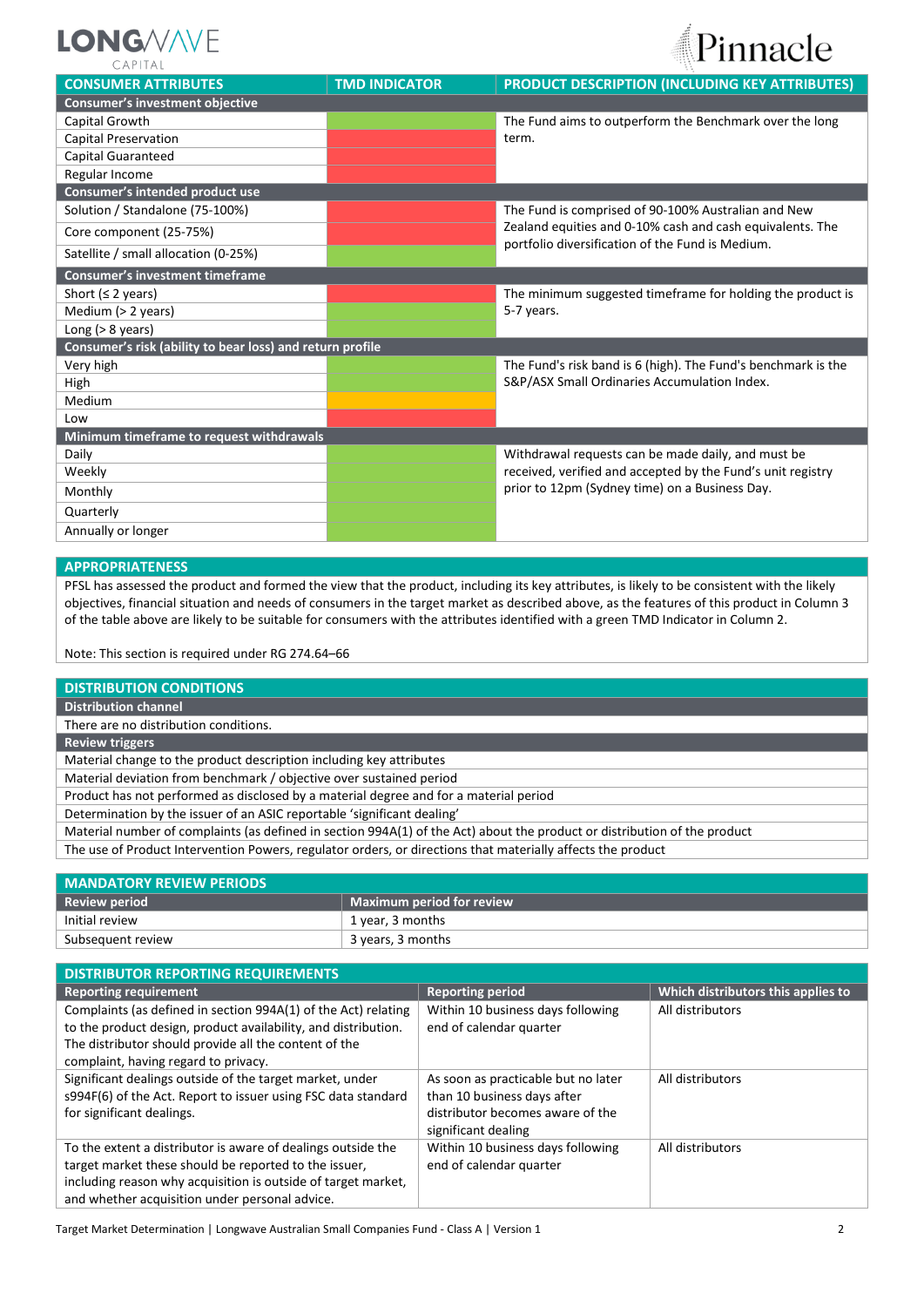## **LONG/V/VE** CAP

<sup>2</sup>innacle

If practicable, distributors should adopt the FSC data standards for reports to the issuer. Distributors must report to PFSL using the method specified at: [https://pinnacleinvestment.com/wp-content/uploads/Distributor-Reporting-Instructions.pdf](https://aus01.safelinks.protection.outlook.com/?url=https%3A%2F%2Fpinnacleinvestment.com%2Fwp-content%2Fuploads%2FDistributor-Reporting-Instructions.pdf&data=04%7C01%7CRobbie.Zhong%40pinnacleinvestment.com%7Cb4c1b788df954b03f26408d9675577fa%7C35cf8e31ecbc469399faa3d4d4dbd0de%7C0%7C0%7C637654439063852174%7CUnknown%7CTWFpbGZsb3d8eyJWIjoiMC4wLjAwMDAiLCJQIjoiV2luMzIiLCJBTiI6Ik1haWwiLCJXVCI6Mn0%3D%7C1000&sdata=z3%2BDpshdl6t4wDnSgUIdZS0YIuaCk9GXg1FCwIAbEV4%3D&reserved=0)

| <b>TERM</b>                                               | <b>DEFINITION</b>                                                                                                                                                                                          |
|-----------------------------------------------------------|------------------------------------------------------------------------------------------------------------------------------------------------------------------------------------------------------------|
| <b>Consumer's investment objective</b>                    |                                                                                                                                                                                                            |
| <b>Capital Growth</b>                                     | The consumer seeks to invest in a product designed to generate capital return. The consumer prefers                                                                                                        |
|                                                           | exposure to growth assets (such as shares or property) or otherwise seeks and investment return                                                                                                            |
|                                                           | above the current inflation rate.                                                                                                                                                                          |
| <b>Capital Preservation</b>                               | The consumer seeks to invest in a product to reduce volatility and minimise loss in a market down-                                                                                                         |
|                                                           | turn. The consumer prefers exposure to defensive assets (such as cash or fixed income securities)                                                                                                          |
|                                                           | that are generally lower in risk and less volatile than growth investments.                                                                                                                                |
| <b>Capital Guaranteed</b>                                 | The consumer seeks a guarantee or protection against capital loss whilst still seeking the potential for                                                                                                   |
|                                                           | capital growth (typically gained through a derivative arrangement). The consumer would likely                                                                                                              |
|                                                           | understand the complexities, conditions and risks that are associated with such products.                                                                                                                  |
| <b>Regular Income</b>                                     | The consumer seeks to invest in a product designed to distribute regular and/or tax-effective income.                                                                                                      |
|                                                           | The consumer prefers exposure to income-generating assets (typically, high dividend-yielding                                                                                                               |
|                                                           | equities, fixed income securities and money market instruments).                                                                                                                                           |
| Consumer's intended product use                           |                                                                                                                                                                                                            |
| Solution / Standalone (75-100%)                           | The consumer intends to hold the investment as either a part or the majority (up to 100%) of their                                                                                                         |
|                                                           | total investable assets (see definition below). The consumer typically prefers exposure to a product                                                                                                       |
|                                                           | with at least High portfolio diversification (see definitions below).                                                                                                                                      |
| Core Component (25-75%)                                   | The consumer intends to hold the investment as a major component, up to 75%, of their total                                                                                                                |
|                                                           | investable assets (see definition below). The consumer typically prefers exposure to a product with at                                                                                                     |
|                                                           | least Medium portfolio diversification (see definitions below).                                                                                                                                            |
| Satellite (<25%)                                          | The consumer intends to hold the investment as a smaller part of their total portfolio, as an                                                                                                              |
|                                                           | indication it would be suitable for up to 25% of the total investable assets (see definition below). The                                                                                                   |
|                                                           | consumer is likely to be comfortable with exposure to a product with Low portfolio diversification                                                                                                         |
| <b>Investible Assets</b>                                  | (see definitions below)                                                                                                                                                                                    |
|                                                           | Those assets that the investor has available for investment, excluding the family home.<br>Portfolio diversification (for completing the key product attribute section of consumer's intended product use) |
| Low                                                       | Single asset class, single country, low or moderate holdings of securities - e.g. high conviction Aussie                                                                                                   |
|                                                           | equities.                                                                                                                                                                                                  |
| Medium                                                    | 1-2 asset classes, single country, broad exposure within asset class, e.g. Aussie equities "All Ords".                                                                                                     |
| High                                                      | Highly diversified across either asset classes, countries or investment managers, e.g. Australian multi-                                                                                                   |
|                                                           | manager balanced fund or global multi-asset product (or global equities).                                                                                                                                  |
| Consumer's intended investment timeframe                  |                                                                                                                                                                                                            |
| Short ( $\leq$ 2 years)                                   | The consumer has a short investment timeframe and may wish to redeem within two years.                                                                                                                     |
| Medium (> 2 years)                                        | The consumer has a medium investment timeframe and is unlikely to redeem within two years.                                                                                                                 |
| Long $(> 8$ years)                                        | The consumer has a long investment timeframe and is unlikely to redeem within eight years.                                                                                                                 |
| Consumer's Risk (ability to bear loss) and Return profile |                                                                                                                                                                                                            |
| <b>Very High</b>                                          | The consumer has a more aggressive or very high risk appetite, seeks to maximise returns and can                                                                                                           |
|                                                           | accept higher potential losses (e.g. has the ability to bear 6 or more negative returns over a 20 year                                                                                                     |
|                                                           | period (SRM 7) and possibly other risk factors, such as leverage).                                                                                                                                         |
|                                                           | Consumer typically prefers growth assets such as shares, property and alternative assets.                                                                                                                  |
| High                                                      | The consumer is higher risk in nature and can accept higher potential losses (e.g. has the ability to                                                                                                      |
|                                                           | bear up to 6 negative returns over a 20 year period (SRM 6)) in order to target a higher target return                                                                                                     |
|                                                           | profile. Consumer typically prefers predominantly growth assets such as shares, property and                                                                                                               |
|                                                           | alternative assets with only a smaller or moderate holding in defensive assets such as cash and fixed                                                                                                      |
|                                                           | income.                                                                                                                                                                                                    |
| Medium                                                    | The consumer is moderate or medium risk in nature, seeking to minimise potential losses (e.g. has                                                                                                          |
|                                                           | the ability to bear up to 4 negative returns over a 20 year period (SRM 3 to 5)) and comfortable with                                                                                                      |
|                                                           | a moderate target return profile.                                                                                                                                                                          |
|                                                           | Consumer typically prefers a balance of growth assets such as shares, property and alternative assets                                                                                                      |
|                                                           | and defensive assets such as cash and fixed income.                                                                                                                                                        |
| Low                                                       | The consumer is conservative or low risk in nature, seeks to minimise potential losses (e.g. has the                                                                                                       |
|                                                           | ability to bear up to 1 negative return over a 20 year period (SRM 1 to 2)) and is comfortable with a                                                                                                      |
|                                                           | low target return profile. Consumer typically prefers defensive assets such as cash and fixed income.                                                                                                      |
| Consumer's need to withdraw money                         |                                                                                                                                                                                                            |
|                                                           | Issuers should consider in the first instance the redemption request frequency under ordinary circumstances. However, the redemption                                                                       |

Issuers should consider in the first instance the redemption request frequency under ordinary circumstances. However, the redemption request frequency is not the only consideration when determining the ability to meet the investor's requirement to access capital. To the extent that the liquidity of the underlying investments or possible liquidity constraints (e.g. ability to stagger or delay redemptions) could impact this, this is to be taken into consideration in completing this section.